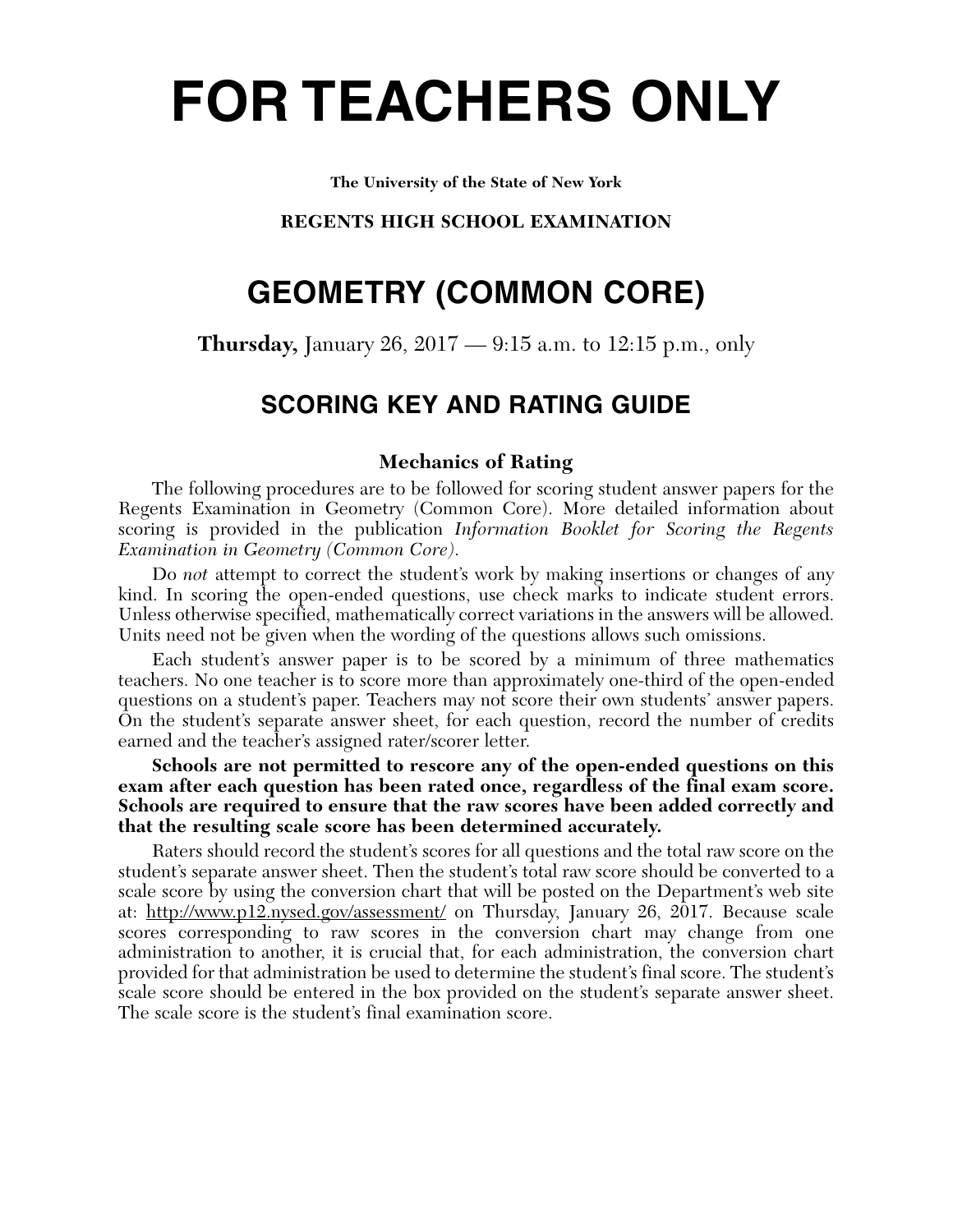**If the student's responses for the multiple-choice questions are being hand scored prior to being scanned, the scorer must be careful not to make any marks on the answer sheet except to record the scores in the designated score boxes. Marks elsewhere on the answer sheet will interfere with the accuracy of the scanning.**

# **Part I**

Allow a total of 48 credits, 2 credits for each of the following. Allow credit if the student has written the correct answer instead of the numeral 1, 2, 3, or 4.

| $(1) \ldots \ldots 3 \ldots$ | $(9) \ldots \ldots 2 \ldots$         | $(17)\ldots(4\ldots)$             |
|------------------------------|--------------------------------------|-----------------------------------|
| $(2) \ldots \ldots 2 \ldots$ | $(10) \ldots \ldots 3 \ldots \ldots$ | $(18)\ldots\ldots\ldots$          |
| $(3) \ldots \ldots 1 \ldots$ | $(11)\ldots 2 \ldots$                | $(19)\ldots\ldots\,3\ldots\ldots$ |
| $(4) \ldots \ldots 4 \ldots$ | $(12)\ldots\ldots 3\ldots$           | $(20)\ldots\ldots\,1\ldots\ldots$ |
| $(5) \ldots \ldots 4 \ldots$ | $(13)\ldots\ldots\,1\ldots\ldots$    | $(21)\ldots(4\ldots)$             |
| $(6) \ldots \ldots 4 \ldots$ | $(14)\ldots 3 \ldots$                | $(22)\ldots\ldots3\ldots$         |
| $(7) \ldots \ldots 2 \ldots$ | $(15)\ldots 2 \ldots$                | $(23) \ldots \ldots 4 \ldots$     |
| $(8) \ldots \ldots 1 \ldots$ | $(16)\ldots\ldots\ldots$             | $(24)\ldots\ldots\,1\ldots\ldots$ |

Updated information regarding the rating of this examination may be posted on the New York State Education Department's web site during the rating period. Check this web site at: http://www.p12.nysed.gov/assessment/ and select the link "Scoring Information" for any recently posted information regarding this examination. This site should be checked before the rating process for this examination begins and several times throughout the Regents Examination period.

The Department is providing supplemental scoring guidance, the "Model Response Set," for the Regents Examination in Geometry (Common Core). This guidance is intended to be part of the scorer training. Schools should use the Model Response Set along with the rubrics in the Scoring Key and Rating Guide to help guide scoring of student work. While not reflective of all scenarios, the Model Response Set illustrates how less common student responses to constructed-response questions may be scored. The Model Response Set will be available on the Department's web site at: http://www.nysedregents.org/geometrycc/.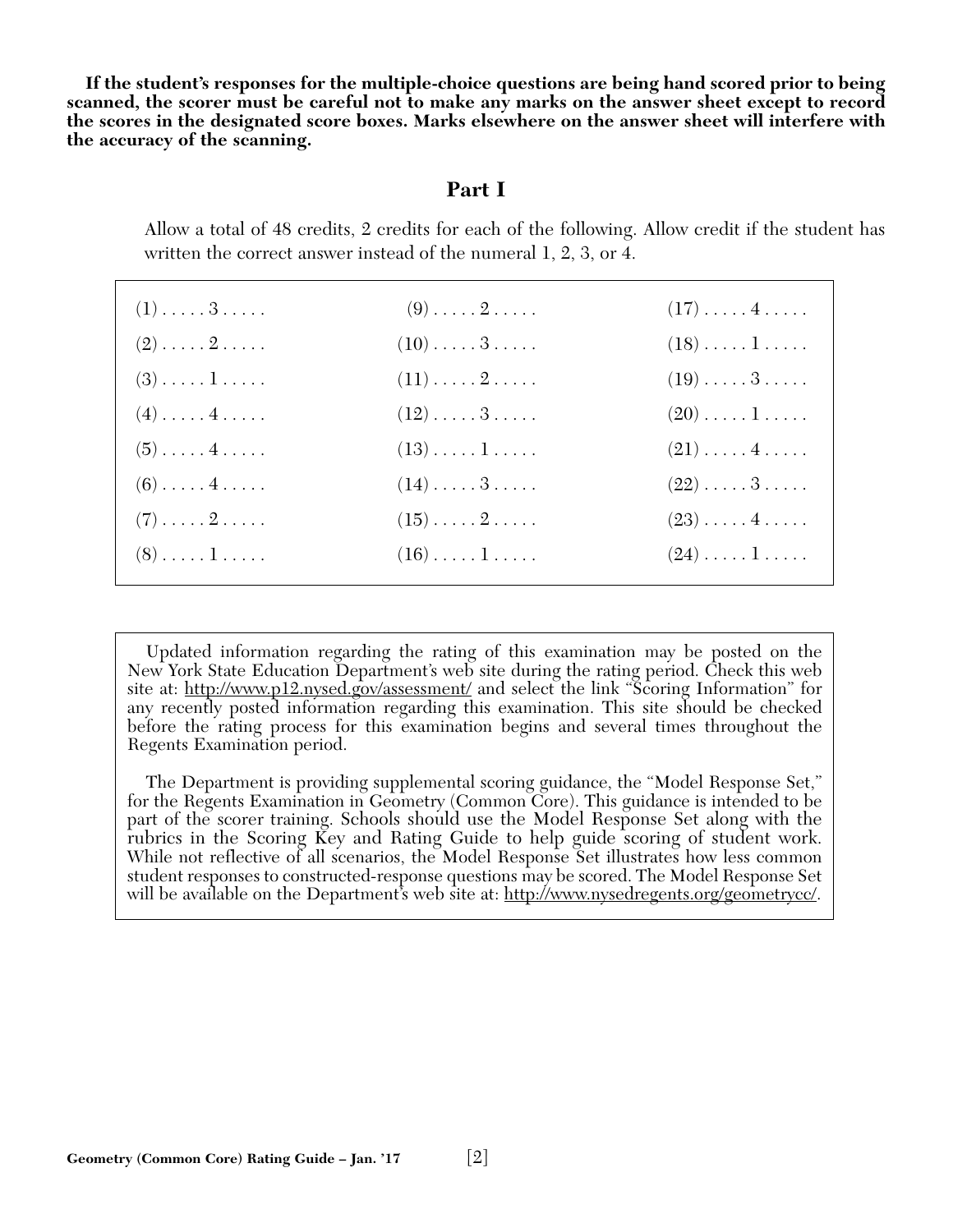# **General Rules for Applying Mathematics Rubrics**

## **I. General Principles for Rating**

The rubrics for the constructed-response questions on the Regents Examination in Geometry (Common Core) are designed to provide a systematic, consistent method for awarding credit. The rubrics are not to be considered all-inclusive; it is impossible to anticipate all the different methods that students might use to solve a given problem. Each response must be rated carefully using the teacher's professional judgment and knowledge of mathematics; all calculations must be checked. The specific rubrics for each question must be applied consistently to all responses. In cases that are not specifically addressed in the rubrics, raters must follow the general rating guidelines in the publication *Information Booklet for Scoring the Regents Examination in Geometry (Common Core)*, use their own professional judgment, confer with other mathematics teachers, and/or contact the State Education Department for guidance. During each Regents Examination administration period, rating questions may be referred directly to the Education Department. The contact numbers are sent to all schools before each administration period.

#### **II. Full-Credit Responses**

A full-credit response provides a complete and correct answer to all parts of the question. Sufficient work is shown to enable the rater to determine how the student arrived at the correct answer.

When the rubric for the full-credit response includes one or more examples of an acceptable method for solving the question (usually introduced by the phrase "such as"), it does not mean that there are no additional acceptable methods of arriving at the correct answer. Unless otherwise specified, mathematically correct alternative solutions should be awarded credit. The only exceptions are those questions that specify the type of solution that must be used; e.g., an algebraic solution or a graphic solution. A correct solution using a method other than the one specified is awarded half the credit of a correct solution using the specified method.

## **III. Appropriate Work**

*Full-Credit Responses:* The directions in the examination booklet for all the constructed-response questions state: "Clearly indicate the necessary steps, including appropriate formula substitutions, diagrams, graphs, charts, etc." The student has the responsibility of providing the correct answer *and* showing how that answer was obtained. The student must "construct" the response; the teacher should not have to search through a group of seemingly random calculations scribbled on the student paper to ascertain what method the student may have used.

*Responses With Errors:* Rubrics that state "Appropriate work is shown, but…" are intended to be used with solutions that show an essentially complete response to the question but contain certain types of errors, whether computational, rounding, graphing, or conceptual. If the response is incomplete; i.e., an equation is written but not solved or an equation is solved but not all of the parts of the question are answered, appropriate work has *not* been shown. Other rubrics address incomplete responses.

#### **IV. Multiple Errors**

*Computational Errors, Graphing Errors, and Rounding Errors:* Each of these types of errors results in a 1-credit deduction. Any combination of two of these types of errors results in a 2-credit deduction. No more than 2 credits should be deducted for such mechanical errors in a 4-credit question and no more than 3 credits should be deducted in a 6-credit question. The teacher must carefully review the student's work to determine what errors were made and what type of errors they were.

*Conceptual Errors:* A conceptual error involves a more serious lack of knowledge or procedure. Examples of conceptual errors include using the incorrect formula for the area of a figure, choosing the incorrect trigonometric function, or multiplying the exponents instead of adding them when multiplying terms with exponents.

If a response shows repeated occurrences of the same conceptual error, the student should not be penalized twice. If the same conceptual error is repeated in responses to other questions, credit should be deducted in each response.

For 4- and 6-credit questions, if a response shows one conceptual error and one computational, graphing, or rounding error, the teacher must award credit that takes into account both errors. Refer to the rubric for specific scoring guidelines.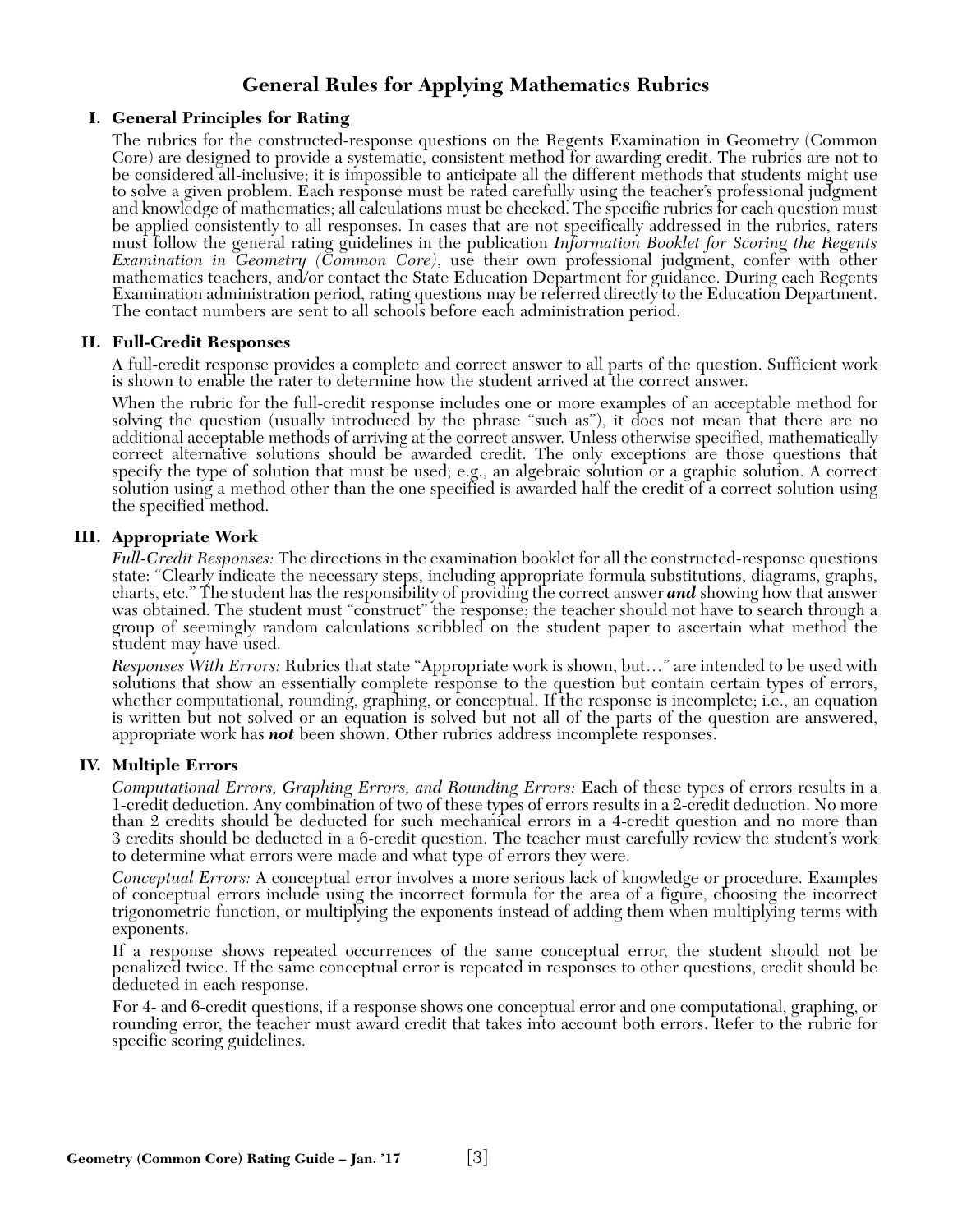# **Part II**

For each question, use the specific criteria to award a maximum of 2 credits. Unless otherwise specified, mathematically correct alternative solutions should be awarded appropriate credit.

- (25) **[2]** A correct construction is drawn showing all appropriate arcs, and the line of reflection is correctly drawn.
	- **[1]** A correct construction is drawn showing all appropriate arcs, but the line of reflection is not drawn or is drawn incorrectly.
	- **[0]** A drawing that is not an appropriate construction is shown.

*or*

- **[0]** A zero response is completely incorrect, irrelevant, or incoherent or is a correct response that was obtained by an obviously incorrect procedure.
- (26) **[2]** A correct sequence of rigid motions is described.
	- **[1]** Appropriate work is shown, but one computational error is made.

#### *or*

**[1]** Appropriate work is shown, but one conceptual error is made.

#### *or*

- **[1]** A reflection and translation are identified, but no specific description is written.
- **[0]** A zero response is completely incorrect, irrelevant, or incoherent or is a correct response that was obtained by an obviously incorrect procedure.
- (27) **[2]** Yes, and a correct explanation is written.
	- **[1]** An appropriate explanation is written, but it is incomplete.
	- **[0]** Yes, but no explanation is written.

#### *or*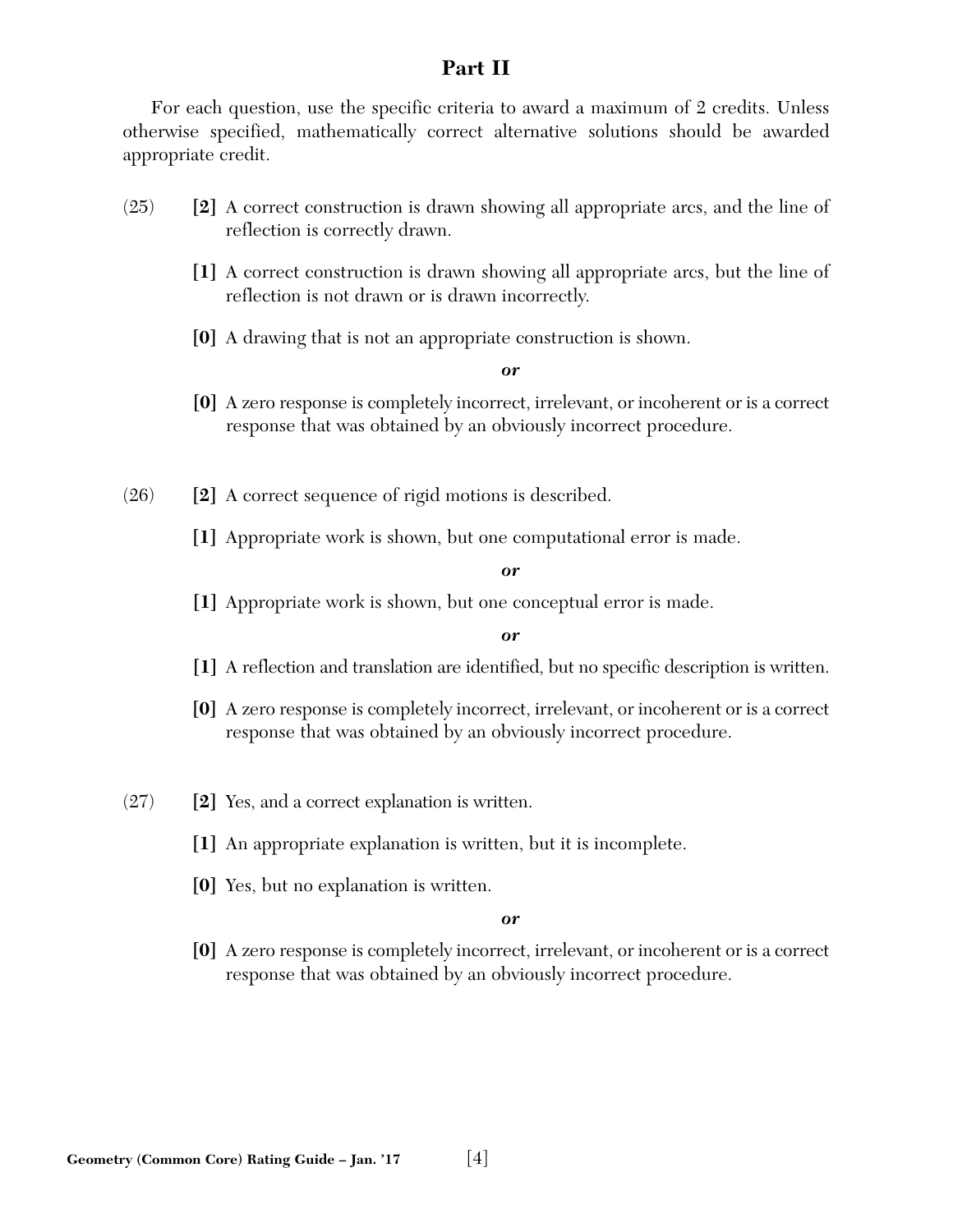- (28) **[2]** 48, and appropriate work is shown.
	- **[1]** Appropriate work is shown, but one computational error is made.

**[1]** Appropriate work is shown, but one conceptual error is made.

*or*

[1]  $m\widehat{AC} = 152$  and  $m\widehat{AB} = 56$  are stated, but no further correct work is shown.

*or*

- **[1]** 48, but no work is shown.
- **[0]** A zero response is completely incorrect, irrelevant, or incoherent or is a correct response that was obtained by an obviously incorrect procedure.
- (29) **[2]** A complete and correct proof that includes a conclusion is written.
	- **[1]** Appropriate work is shown, but only one correct statement and reason are written.

*or*

- **[1]** Appropriate work is shown, but one conceptual error is made.
- **[0]** The "given" and/or the "prove" statements are written, but no further correct relevant statements are written.

*or*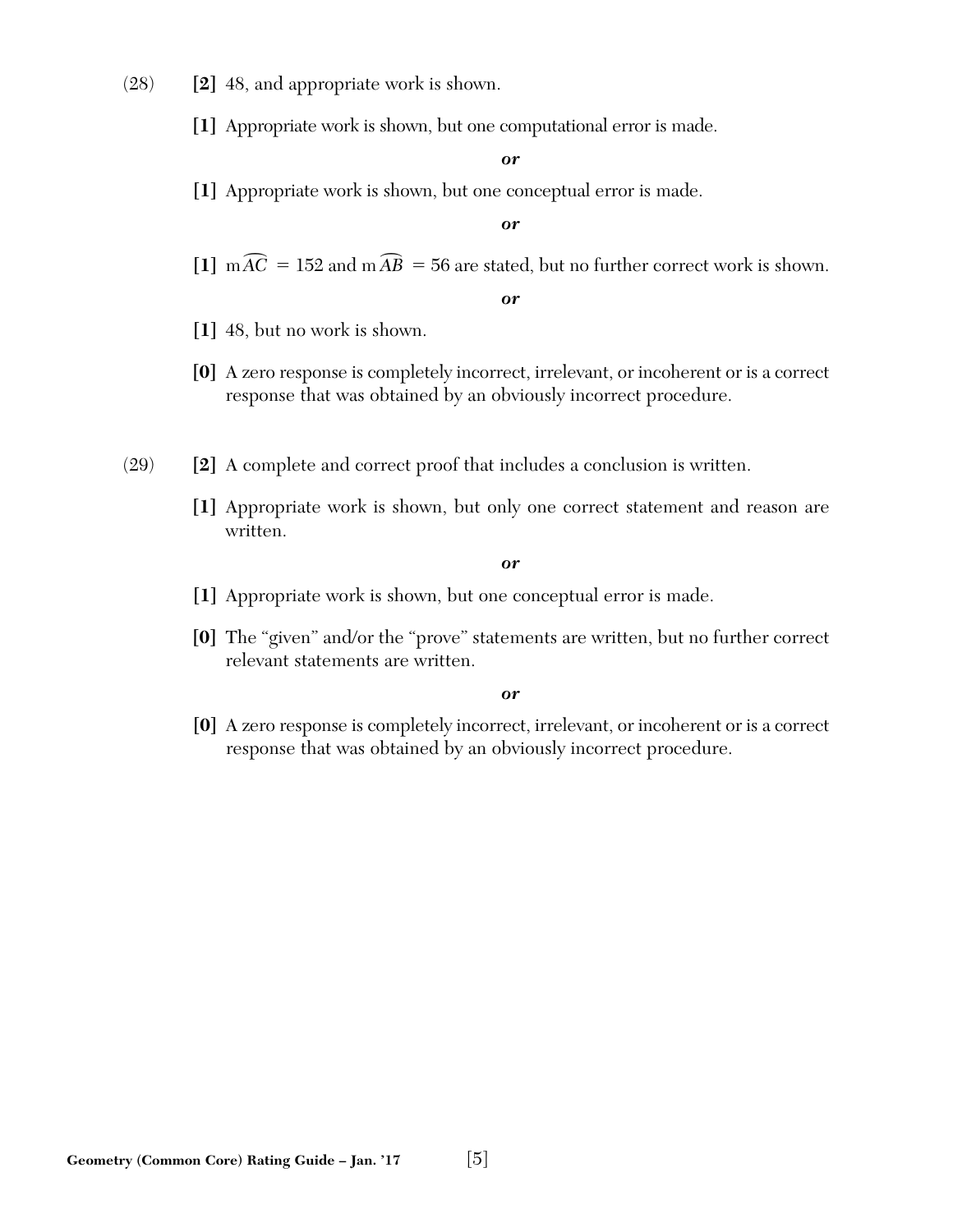(30) **[2]** 130, and appropriate work is shown, such as a labeled diagram.

**[1]** Appropriate work is shown, but one computational error is made.

*or*

**[1]** Appropriate work is shown, but one conceptual error is made.

*or*

[1] The measures of two angles of  $\triangle$ *AXC*,  $\triangle$ *AXF*, or  $\triangle$ *CFX* are found, but no further correct work is shown.

*or*

- **[1]** 130, but no work is shown.
- **[0]** A zero response is completely incorrect, irrelevant, or incoherent or is a correct response that was obtained by an obviously incorrect procedure.
- $(31)$  **[2]**  $(1,3)$  and  $(-3,-3)$ , and correct work is shown.
	- **[1]** Appropriate work is shown, but one computational or graphing error is made.

*or*

**[1]** Appropriate work is shown, but one conceptual error is made.

*or*

**[1]** One of the vertices is found correctly, but no further correct work is shown.

- [1]  $(1,3)$  and  $(-3,-3)$ , but no work is shown.
- **[0]** A zero response is completely incorrect, irrelevant, or incoherent or is a correct response that was obtained by an obviously incorrect procedure.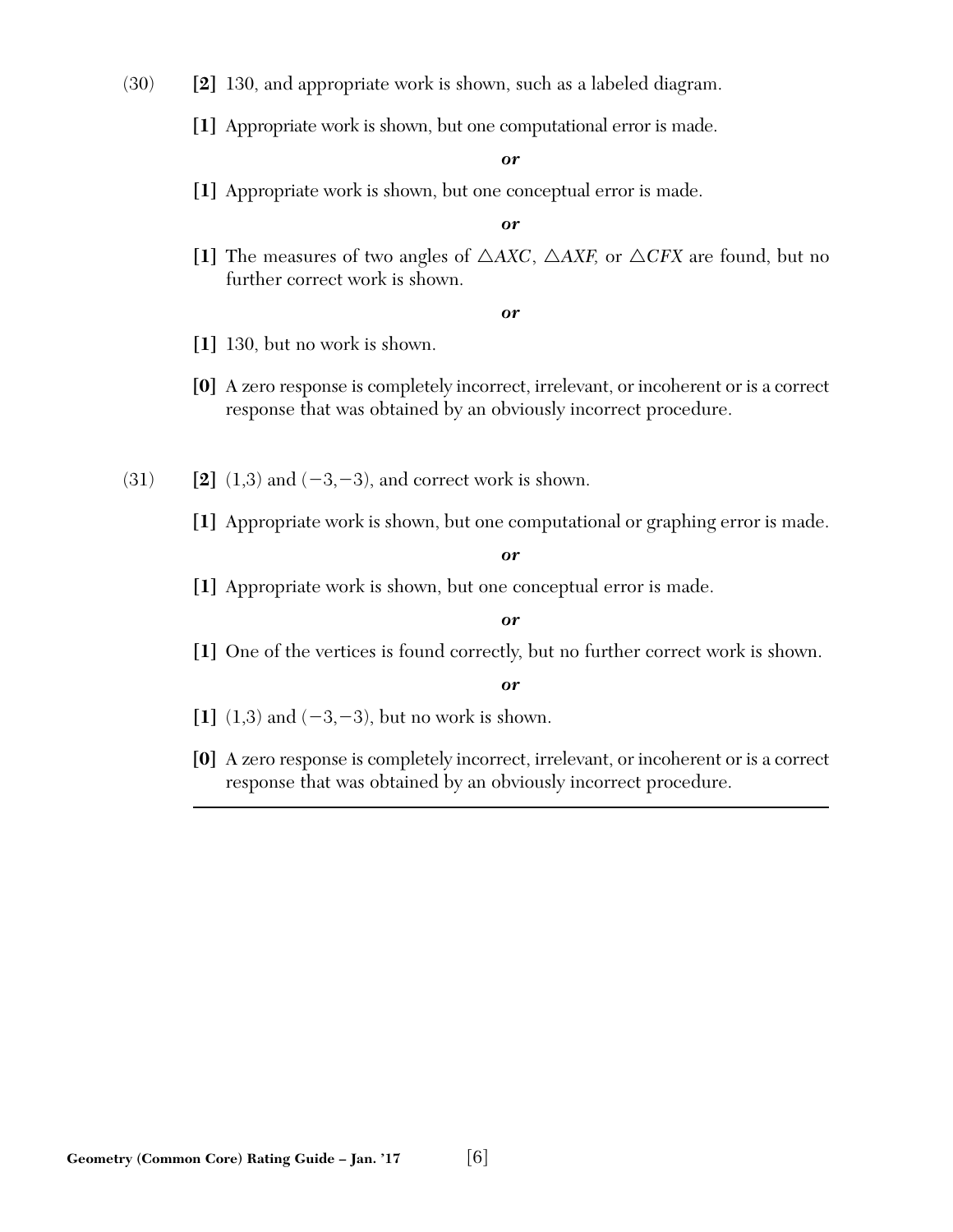# **Part III**

For each question, use the specific criteria to award a maximum of 4 credits. Unless otherwise specified, mathematically correct alternative solutions should be awarded appropriate credit.

- (32)  $[4] \triangle Q'R'S'$  is graphed and labeled correctly, and a correct explanation is written.
	- **[3]** Appropriate work is shown, but one computational, graphing, or labeling error is made.

#### *or*

- [3]  $\triangle Q'R'S'$  is graphed and labeled correctly. The slopes of  $\overline{QR}$  and  $\overline{Q'R'}$  are stated correctly, but no explanation is written.
- **[2]** Appropriate work is shown, but two or more computational, graphing, or labeling errors are made.

#### *or*

**[2]** Appropriate work is shown, but one conceptual error is made.

*or*

- [2]  $\triangle Q'R'S'$  is graphed and labeled correctly, but no further correct work is shown.
- **[1]** Appropriate work is shown, but one conceptual error and one computational, graphing, or labeling error are made.

- [1]  $Q'(-3,3)$ ,  $R'(3,0)$ , and  $S'(6,9)$  are stated, but no further correct work is shown.
- **[0]** A zero response is completely incorrect, irrelevant, or incoherent or is a correct response that was obtained by an obviously incorrect procedure.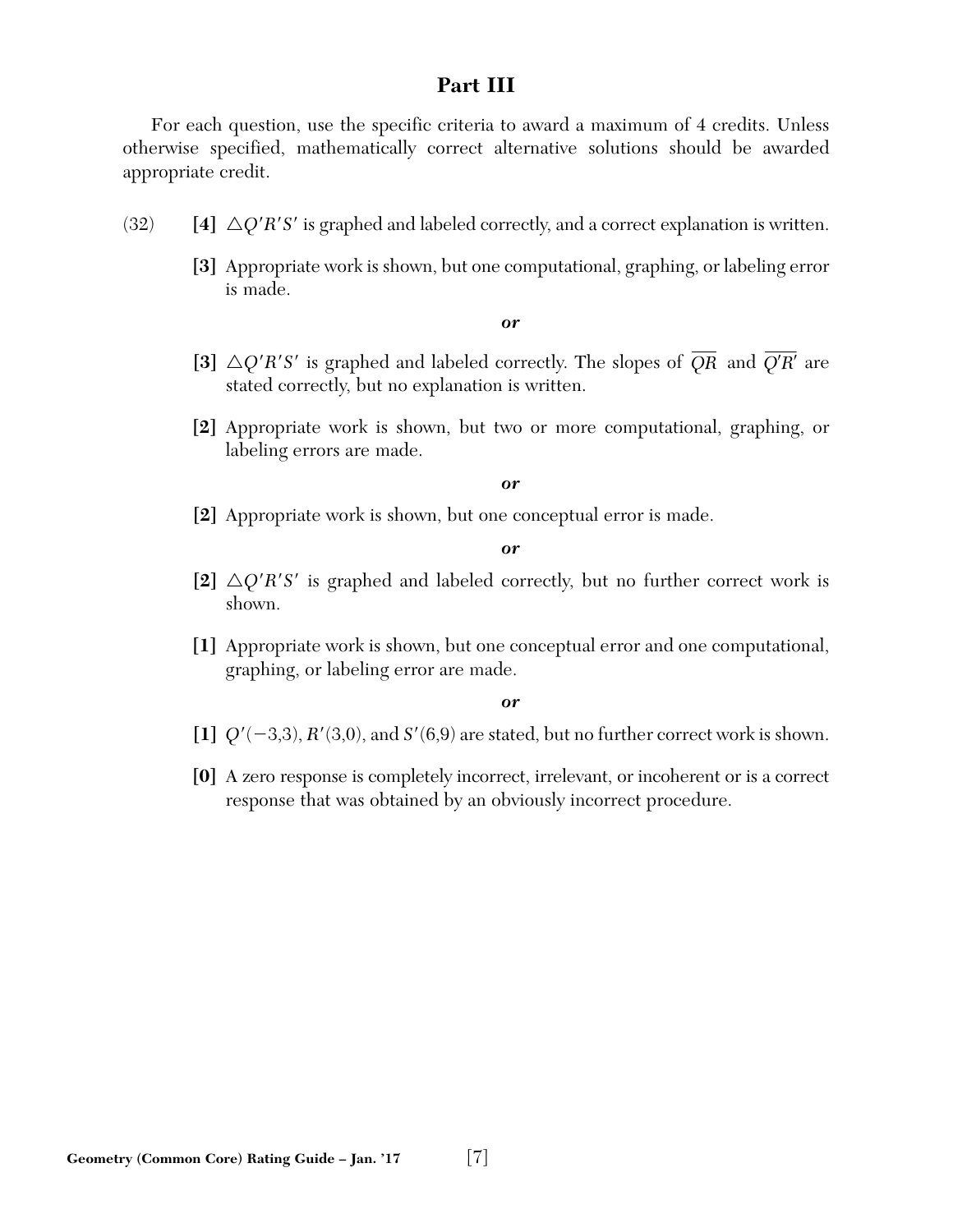- (33) **[4]** A correctly labeled construction of regular hexagon *ABCDEF* is drawn showing all appropriate arcs, right triangle, and an appropriate explanation is written.
	- **[3]** An appropriate construction of regular hexagon *ABCDEF* is drawn, right triangle, and an appropriate explanation is written, but one construction error is made.

**[3]** A correct construction of a regular hexagon is drawn showing all appropriate arcs, right triangle, and an appropriate explanation is written, but the construction is not labeled or is labeled incorrectly.

#### *or*

- **[3]** A correctly labeled construction of regular hexagon *ABCDEF* is drawn showing all appropriate arcs, and right triangle, but an appropriate explanation is not written or is incorrect.
- **[2]** Appropriate work is shown, but one conceptual error is made. An appropriate answer is stated, and an appropriate explanation is written.

#### *or*

**[2]** A correctly labeled construction of regular hexagon *ABCDEF* is drawn, but no further correct work is shown.

#### *or*

- **[2]** Right triangle is stated, and an appropriate explanation is written, but the construction is not drawn or is drawn incorrectly.
- [1] Appropriate work is shown to find the angles of  $\triangle FBC$ , but no further correct work is shown.

#### *or*

- **[1]** All construction arcs are drawn, but no further correct work is shown.
- **[0]** A drawing that is not an appropriate construction is drawn.

#### *or*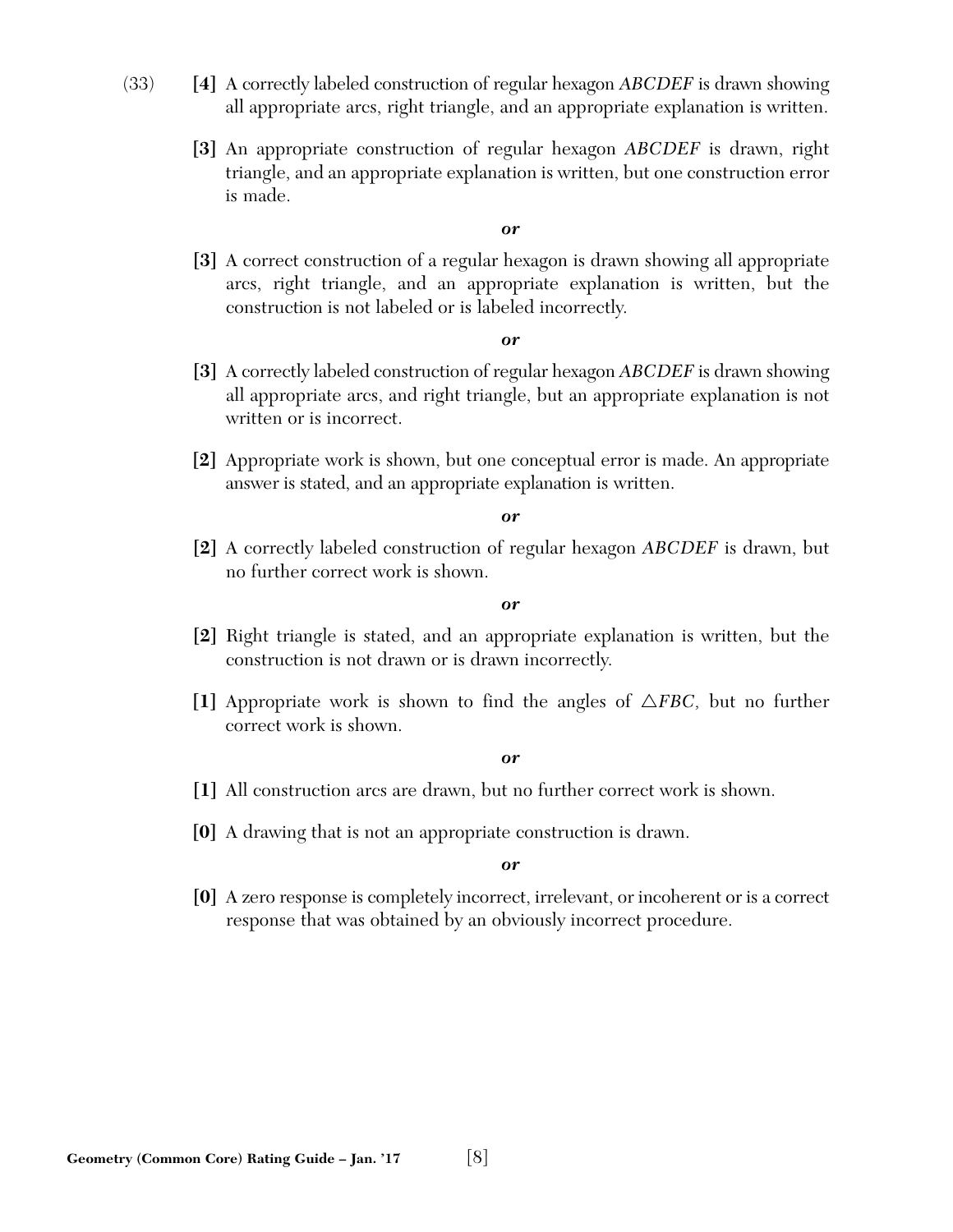- (34) **[4]** 340, and an appropriate justification is shown.
	- **[3]** Appropriate work is shown, but one computational or rounding error is made.
	- **[2]** Appropriate work is shown, but two or more computational or rounding errors are made.

**[2]** Appropriate work is shown, but one conceptual error is made.

#### *or*

- **[2]** The radius of the candle at its widest measure is found correctly, but no further correct work is shown.
- **[1]** Appropriate work is shown, but one conceptual error and one computational or rounding error are made.

- **[1]** 340, but no work is shown.
- **[0]** A zero response is completely incorrect, irrelevant, or incoherent or is a correct response that was obtained by an obviously incorrect procedure.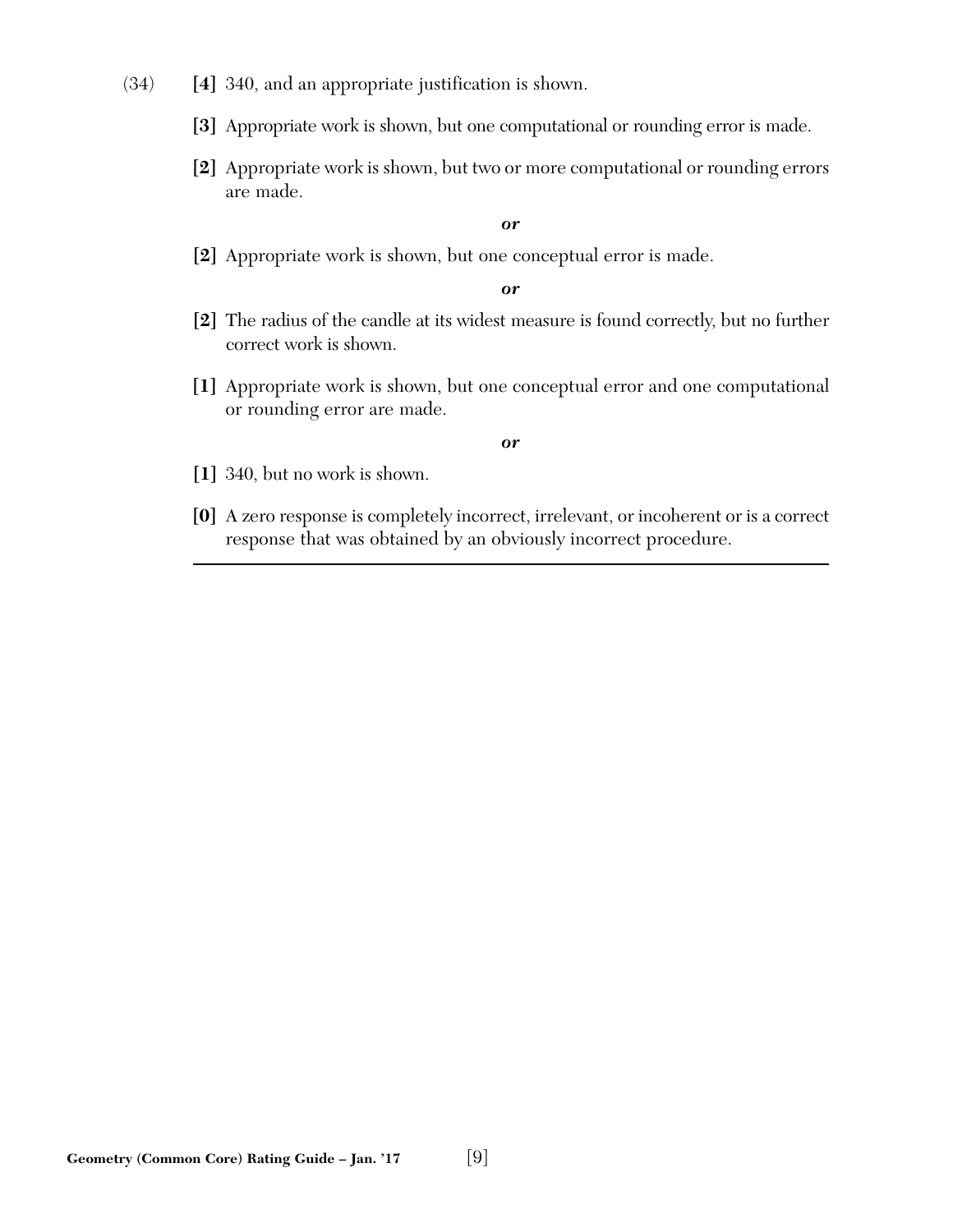# **Part IV**

For each question, use the specific criteria to award a maximum of 6 credits. Unless otherwise specified, mathematically correct alternative solutions should be awarded appropriate credit.

- (35) **[6]** A complete and correct proof that includes a concluding statement is written.
	- **[5]** A proof is written that demonstrates a thorough understanding of the method of proof and contains no conceptual errors, but one statement and/or reason is missing or incorrect.
	- **[4]** A proof is written that demonstrates a good understanding of the method of proof and contains no conceptual errors, but two statements and/or reasons are missing or incorrect.
	- **[3]** A proof is written that demonstrates a good understanding of the method of proof and contains no conceptual errors, but three statements and/or reasons are missing or incorrect.

*or*

- **[3]** A proof is written that demonstrates a good understanding of the method of proof, but one conceptual error is made.
- **[2]** A proof is written that demonstrates a method of proof, but one conceptual error is made, and one statement and/or reason is missing or incorrect.

*or*

- **[2]** Some correct relevant statements about the proof are made, but four statements and/or reasons are missing or incorrect.
- **[1]** Only one or two correct relevant statements and reasons are written.
- **[0]** The "given" and/or the "prove" statements are written, but no further correct relevant statements are written.

*or*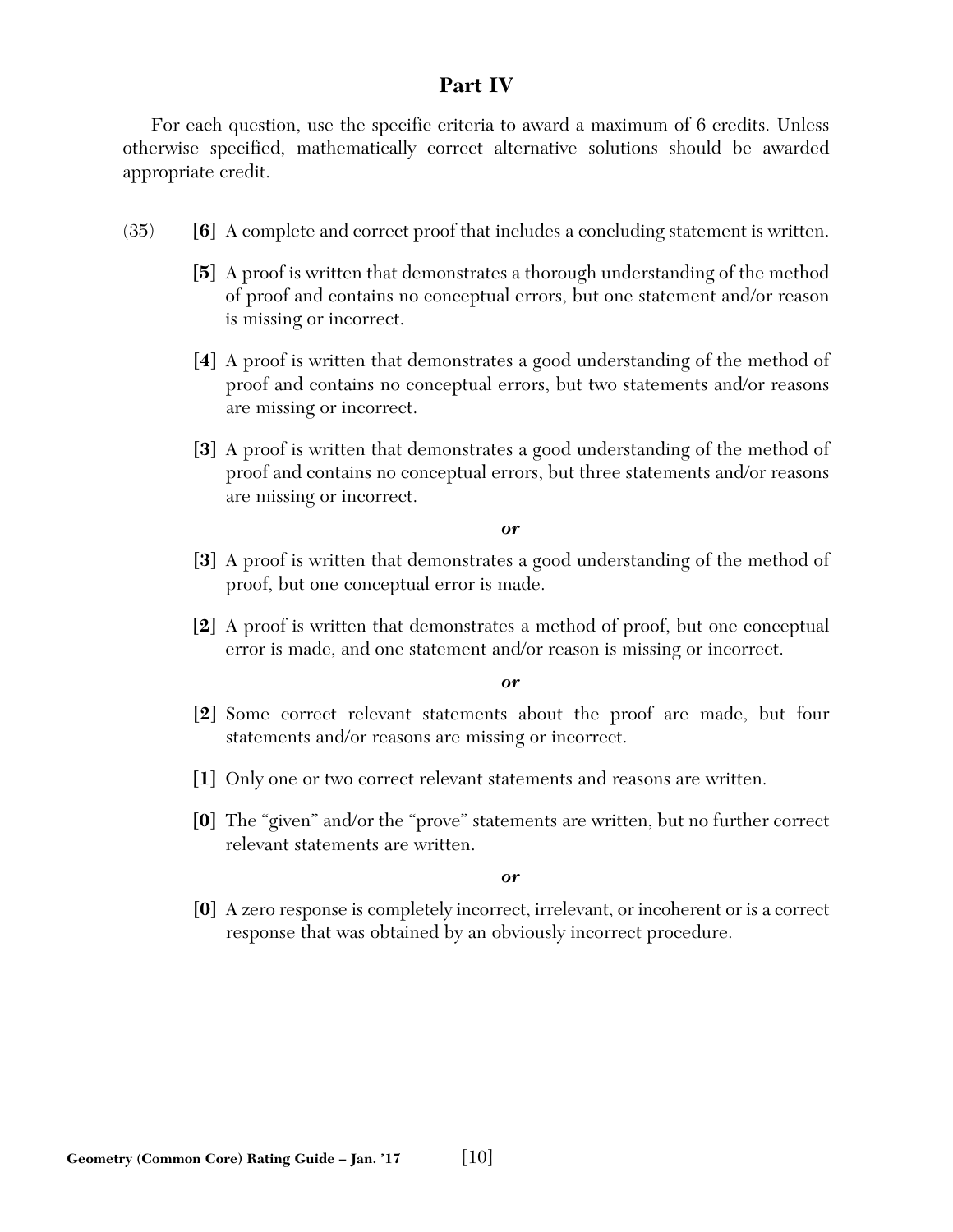- (36) **[6]** Rectangular design, \$19.06, and correct work is shown.
	- **[5]** Appropriate work is shown, but one computational or rounding error is made.

- **[5]** Appropriate work is shown, but either rectangular design or the \$19.06 difference is missing.
- **[4]** Correct work is shown to find the cost of both post designs, but no further correct work is shown.

*or*

**[4]** Appropriate work is shown, but two or more computational or rounding errors are made.

*or*

- **[4]** Appropriate work is shown, but one conceptual error is made.
- **[3]** Appropriate work is shown, but one conceptual error and one computational or rounding error are made.

*or*

**[3]** Correct work is shown to determine the weight of both post designs, but no further correct work is shown.

*or*

- **[3]** Correct work is shown to find the cost for one of the post designs, but no further correct work is shown.
- **[2]** Appropriate work is shown, but one conceptual error and two or more computational errors are made.

*or*

**[2]** Appropriate work is shown, but two conceptual errors are made.

*or*

- **[2]** Correct work is shown to determine the volumes for both post designs, but no further correct work is shown.
- **[1]** Correct work is shown to determine the dimensions of the inner and outer solids, but no further correct work is shown.

*or*

**[1]** Correct work is shown to determine the volume of one post design, but no further correct work is shown.

- **[1]** Rectangular design and \$19.06, but no work or no correct work is shown.
- **[0]** A zero response is completely incorrect, irrelevant, or incoherent or is a correct response that was obtained by an obviously incorrect procedure.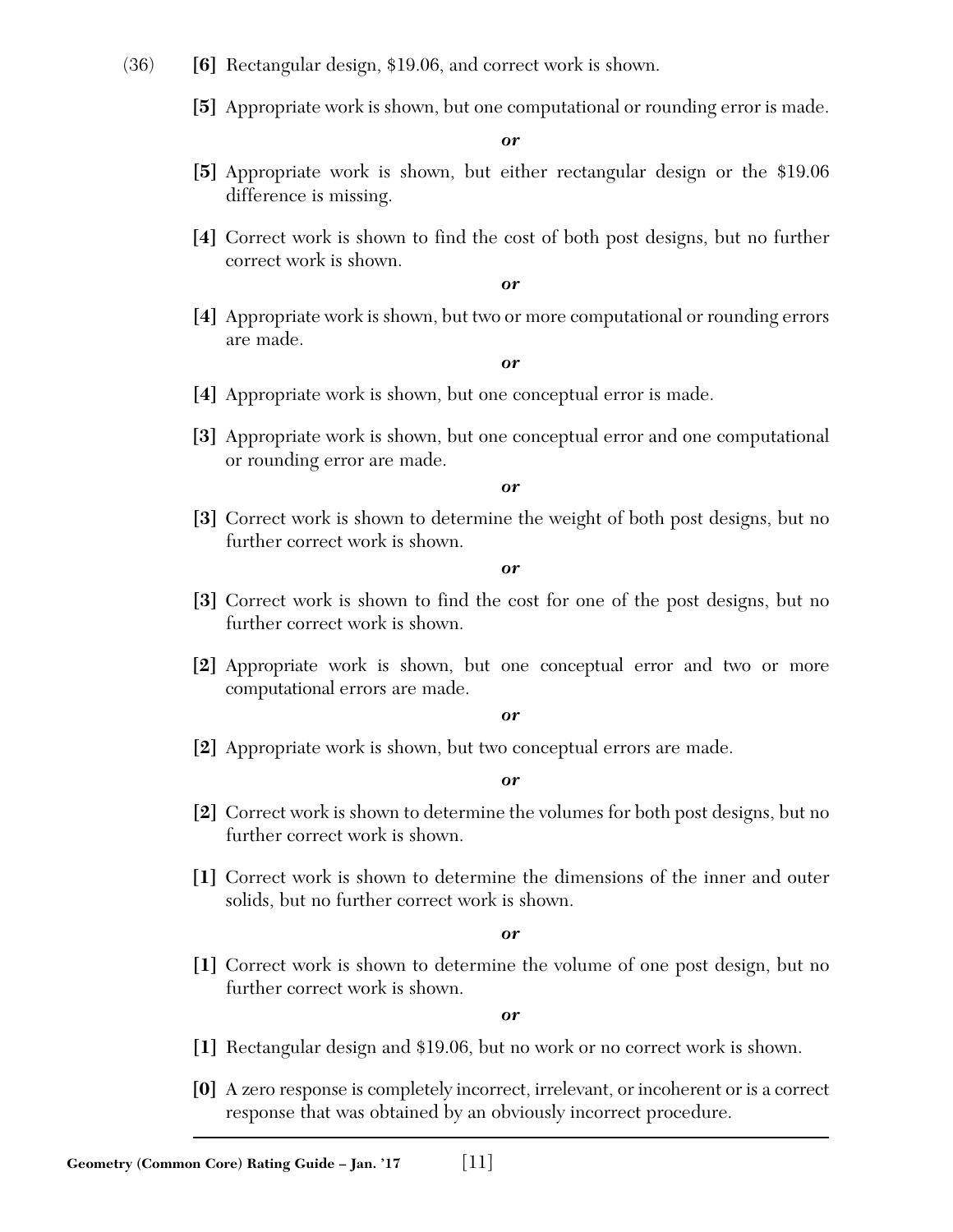# **Map to the Common Core Learning Standards Geometry (Common Core) January 2017**

| Question         | <b>Type</b>                 | <b>Credits</b>   | <b>Cluster</b>       |
|------------------|-----------------------------|------------------|----------------------|
| 1                | Multiple Choice             | $\mathbf{2}$     | G-GPE.B              |
| $\overline{2}$   | Multiple Choice             | $\overline{2}$   | G-SRT.A              |
| 3                | Multiple Choice             | $\overline{2}$   | $G-CO.B$             |
| $\overline{4}$   | Multiple Choice             | $\mathfrak{2}$   | $G-CO.C$             |
| 5                | Multiple Choice             | $\sqrt{2}$       | $G-CO.C$             |
| 6                | Multiple Choice             | $\overline{2}$   | G-CO.C               |
| $\boldsymbol{7}$ | Multiple Choice             | $\overline{2}$   | G-SRT.C              |
| $\,$ 8 $\,$      | Multiple Choice             | $\overline{2}$   | G-MG.A               |
| 9                | Multiple Choice             | $\overline{2}$   | G-SRT.C              |
| 10               | Multiple Choice             | $\overline{2}$   | $G-CO.A$             |
| 11               | Multiple Choice             | $\overline{2}$   | $G-GMD.A$            |
| 12               | Multiple Choice             | $\mathbf{2}$     | G-SRT.C              |
| 13               | Multiple Choice             | $\overline{2}$   | G-SRT.A              |
| 14               | Multiple Choice             | $\overline{2}$   | G-SRT.C              |
| 15               | Multiple Choice             | $\mathbf{2}$     | $G-C.A$              |
| 16               | Multiple Choice             | $\overline{2}$   | G-CO.C               |
| 17               | Multiple Choice             | $\overline{2}$   | $G-CO.A$             |
| 18               | Multiple Choice             | $\overline{2}$   | $G-GPE.A$            |
| 19               | Multiple Choice             | $\mathbf{2}$     | G-CO.C               |
| 20               | Multiple Choice             | $\overline{2}$   | G-GPE.B              |
| 21               | Multiple Choice             | $\overline{2}$   | $G-C.B$              |
| 22               | Multiple Choice             | $\mathbf{2}$     | $G-GPE.B$            |
| 23               | Multiple Choice             | $\overline{2}$   | G-GMD.B              |
| 24               | Multiple Choice             | $\sqrt{2}$       | G-GMD.A              |
| 25               | <b>Constructed Response</b> | $\overline{2}$   | $G-CO.D$             |
| 26               | <b>Constructed Response</b> | $\sqrt{2}$       | G-CO.A               |
| 27               | <b>Constructed Response</b> | $\overline{2}$   | G-SRT.C              |
| 28               | <b>Constructed Response</b> | $\mathbf{2}$     | $G-C.A$              |
| 29               | <b>Constructed Response</b> | $\overline{2}$   | G-SRT.A              |
| 30               | <b>Constructed Response</b> | $\overline{2}$   | G-CO.C               |
| 31               | <b>Constructed Response</b> | $\mathbf{2}$     | G-GPE.B              |
| 32               | <b>Constructed Response</b> | $\overline{4}$   | G-SRT.A              |
| 33               | <b>Constructed Response</b> | $\overline{4}$   | $G-CO.D$             |
| 34               | <b>Constructed Response</b> | $\overline{4}$   | $G-MG.A$             |
| 35               | <b>Constructed Response</b> | 6                | G-SRT.B              |
| 36               | <b>Constructed Response</b> | $\boldsymbol{6}$ | $\overline{G}$ -MG.A |